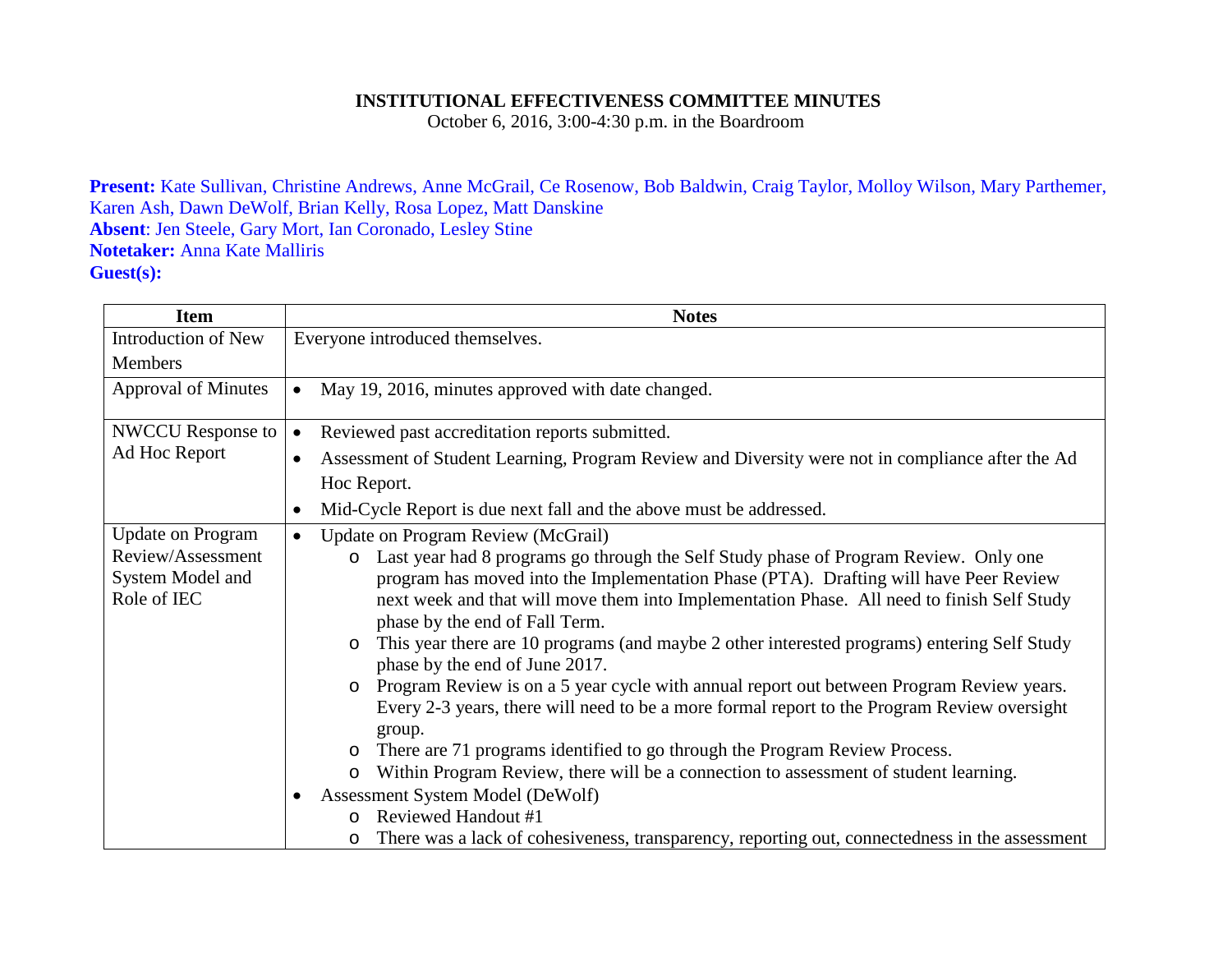|                             | system.<br>Working on a system track CLOs and encourage incorporation into teach practices. Looking ot<br>$\circ$                                              |
|-----------------------------|----------------------------------------------------------------------------------------------------------------------------------------------------------------|
|                             | be able to interface with Banner.                                                                                                                              |
|                             | Role of IEC (DeWolf)                                                                                                                                           |
|                             | o Reviewed Handout #1                                                                                                                                          |
|                             | This is a draft and feedback is welcome. Discussed changes.                                                                                                    |
|                             | Could differentiated by actions and filters and who is responsible for actions<br>п                                                                            |
|                             | Core Themes and Strategic Directions should be feeding into Program Review. In<br>reality this is embedded in Program Review but is not depicted in the model. |
|                             | Need consistent terminology as used in other venues.<br>٠                                                                                                      |
|                             | IEC is responsible for assuring the Core Themes<br>$\circ$                                                                                                     |
| <b>Suggestions for Core</b> | Suggestions for Core Theme Teams (Handout #2)<br>$\bullet$                                                                                                     |
| Theme Teams/                | Need to be more explicit in the Core Themes about assessing student learning. The curriculum<br>$\circ$                                                        |
| <b>Establish Date for</b>   | mapping is address but not the student learning.                                                                                                               |
| <b>Final Draft</b>          | Might go into Core Themes $3 & 4$<br>O                                                                                                                         |
|                             | Need to have Core Theme Team Leads:<br>٠                                                                                                                       |
|                             | o Review and confirm/refine indicators, and how data will be collected/feasibility. Use Handout<br>#3 when doing your work.                                    |
|                             | Set thresholds and may want to include information from Program Review<br>O                                                                                    |
|                             | Core Theme Team Leads<br>$\circ$                                                                                                                               |
|                             | 1- Taylor & Steele                                                                                                                                             |
|                             | 2- Lopez & Parthemer<br>п                                                                                                                                      |
|                             | 3- Andrews & Sullivan                                                                                                                                          |
|                             | 4- Coronado & Wilson                                                                                                                                           |
|                             | o Can recruit others including non-IEC members                                                                                                                 |
|                             | <b>Establish Date for Final Draft</b>                                                                                                                          |
|                             | o Open forums in late November                                                                                                                                 |
|                             | <b>Mid-Cycle Report:</b>                                                                                                                                       |
|                             | Looking at PTA and Communications. They will be using the Assessment System so we can see how                                                                  |
|                             | it works.                                                                                                                                                      |
|                             | We will also be looking at Program Review process.<br>$\bullet$                                                                                                |
|                             | We will also be doing a survey of graduates.                                                                                                                   |
|                             | This will give us feedback on how we are doing toward the Year 7 Self Study.<br>$\bullet$                                                                      |